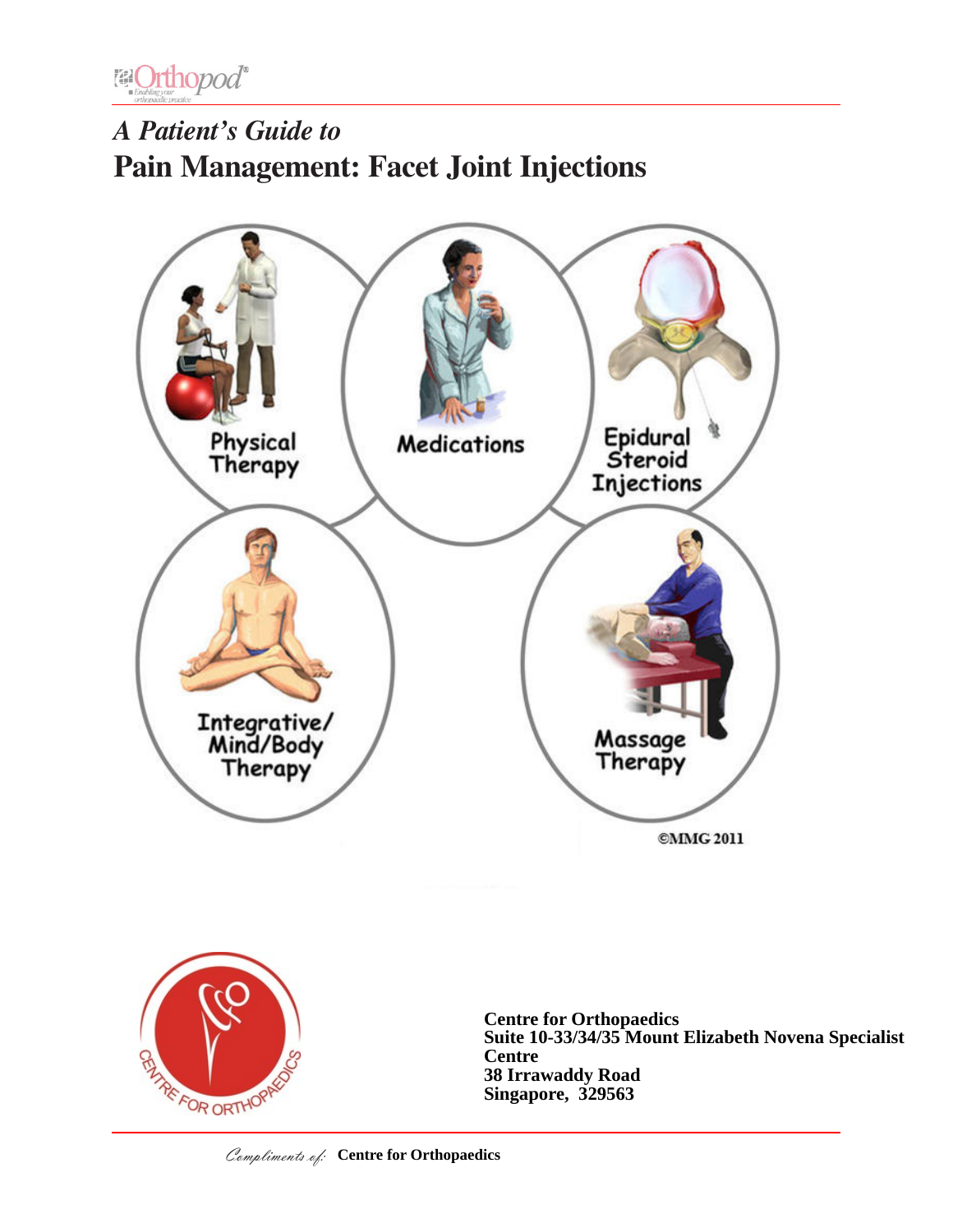thopod<sup>®</sup>

DISCLAIMER: The information in this booklet is compiled from a variety of sources. It may not be complete or timely. It does not cover all diseases,<br>physical conditions, ailments or treatments. The information yould NOT be



## **Centre for Orthopaedics**

Please take the time to explore our web office. Discover all we have to offer. We hope you will find the time spent on our website rewarding and informative. Here at the Centre for Orthopaedics, we are dedicated to providing ways for those we serve to access the information needed to make informed decisions about healthcare in orthopaedic and sports medicine.

We encourage you to explore our site and learn more about our practice, staff, facilities and treatment options. Check out the Patient Resources section of our site. You will find educational materials to help you understand orthopaedic problems and what options for treatment are available in our clinic.

The Staff of the Centre for Orthopaedics.



Centre for Orthopaedics Suite 10-33/34/35 Mount Elizabeth Novena Specialist Centre 38 Irrawaddy Road Singapore, 329563 Phone: (65) 6684 5828 Fax: (65) 6684 5829 sharon@cfo.com.sg http://www.cfo.com.sg

*All materials within these pages are the sole property of Medical Multimedia Group, LLC and are used herein by permission. eOrthopod is a registered trademark of Medical Multimedia Group, LLC.*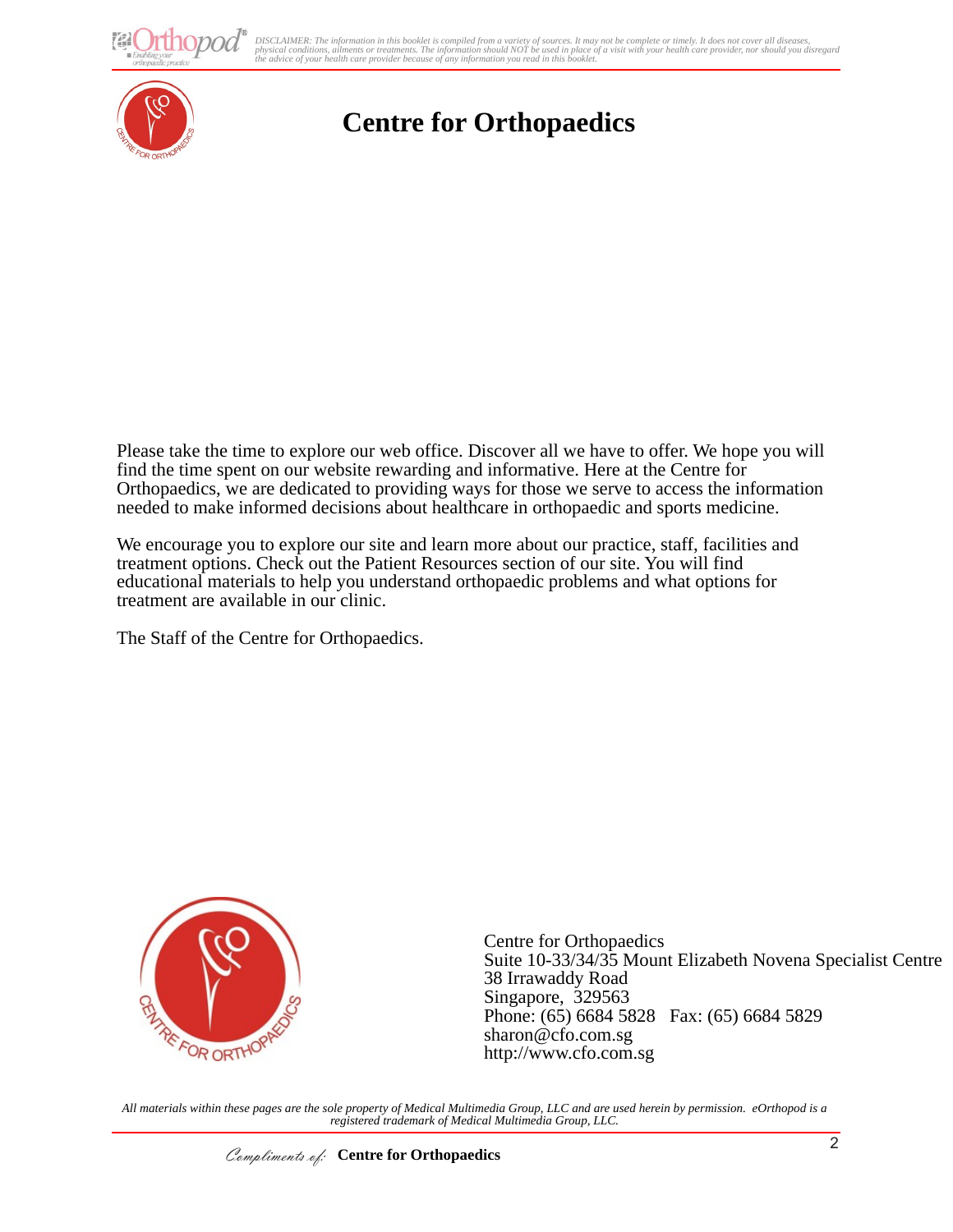

## Introduction

Injections are commonly used by pain specialists, both to help diagnose the painful condition and to help treat the painful condition.

*Facet joint injections* are commonly used to determine what is causing back pain. Facet joint injections are primarily *diagnostic injections*, meaning that they help your doctor determine the cause of your back pain but may not provide you with any long-term relief from the pain. These injections eliminate pain temporarily by filling the facet joint with an anesthetic medication that numbs the facet joint, the ligaments, and joint capsule around the facet joint. If the facet joint is injected and your pain goes away for several hours, then it is very likely that the joint is causing your pain. Once you and your doctor know what structure is causing your pain, you can begin to explore options for treating the condition.

#### **This guide will help you understand**

- **where the injection is given**
- **what your doctor hopes to achieve**
- **what you need to do to prepare**
- **what you can expect from the injection**
- **what might go wrong**

## Anatomy

What parts of the body are involved?



To perform a facet joint injection, your doctor inserts a needle into the facet joint so that the tip of the needle is inside the joint.

A *facet joint* is a small, bony knob that extends out from the vertebral body. Where these knobs meet, they form a joint that connects the two vertebrae. The surface of the facet joints are covered by *articular cartilage*. Articular cartilage is a smooth, rubbery material that covers the surface of all synovial joints. It allows the bone ends to move against each other smoothly without friction.

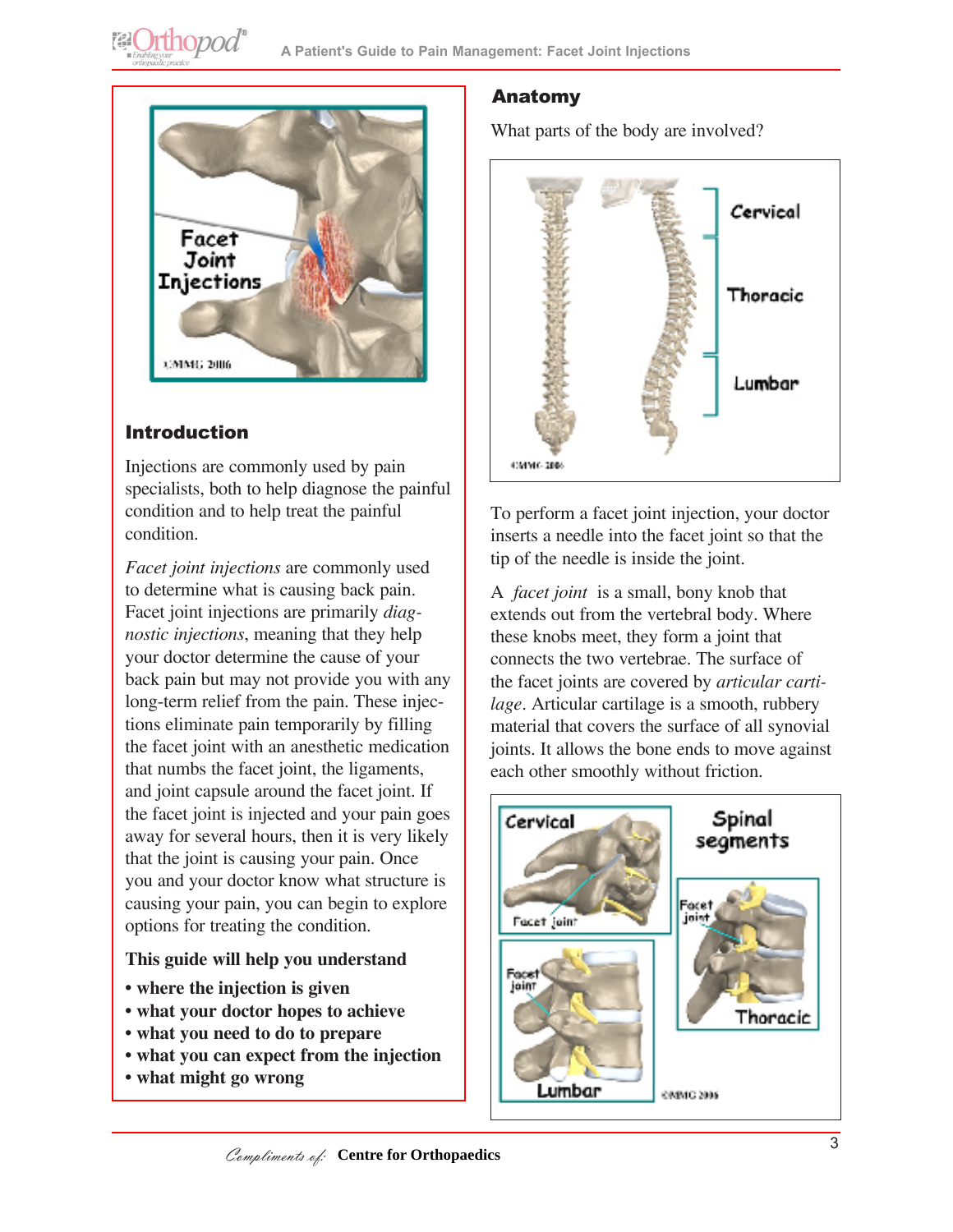Each joint is surrounded by a *joint capsule*. The joint capsule is made up of the ligaments and connective tissues that help hold the joint together. The joint capsule forms a water tight sac that contains the joint fluid. The facet joints allow freedom of movement as you bend forward and back.

**@Orthopod**®



There are two facet joints between each vertebrae of the spine. The facet joints are located on the back of the spinal column in the lumbar and thoracic spine. In the neck, or cervical spine, they are located on the each side of the vertebra.



Like all joints, the facet joint can wear out - or degenerate. This condition is sometimes called degenerative arthritis or osteoarthritis. When

this occurs in the facet joints it can cause back pain. In addition to back pain, the pain may radiate into the buttock and back of the thigh.



#### Rationale

What does my physician hope to achieve?

Your doctor is recommending a facet joint injection to try and determine if the joints are the cause of your back pain. This type of injection is primarily a diagnostic injection. The injection may only reduce your pain temporarily, maybe only for a few hours. Once your doctor is sure that it is the facet joint causing your pain, other procedures may be recommended to reduce your pain for a longer period of time.

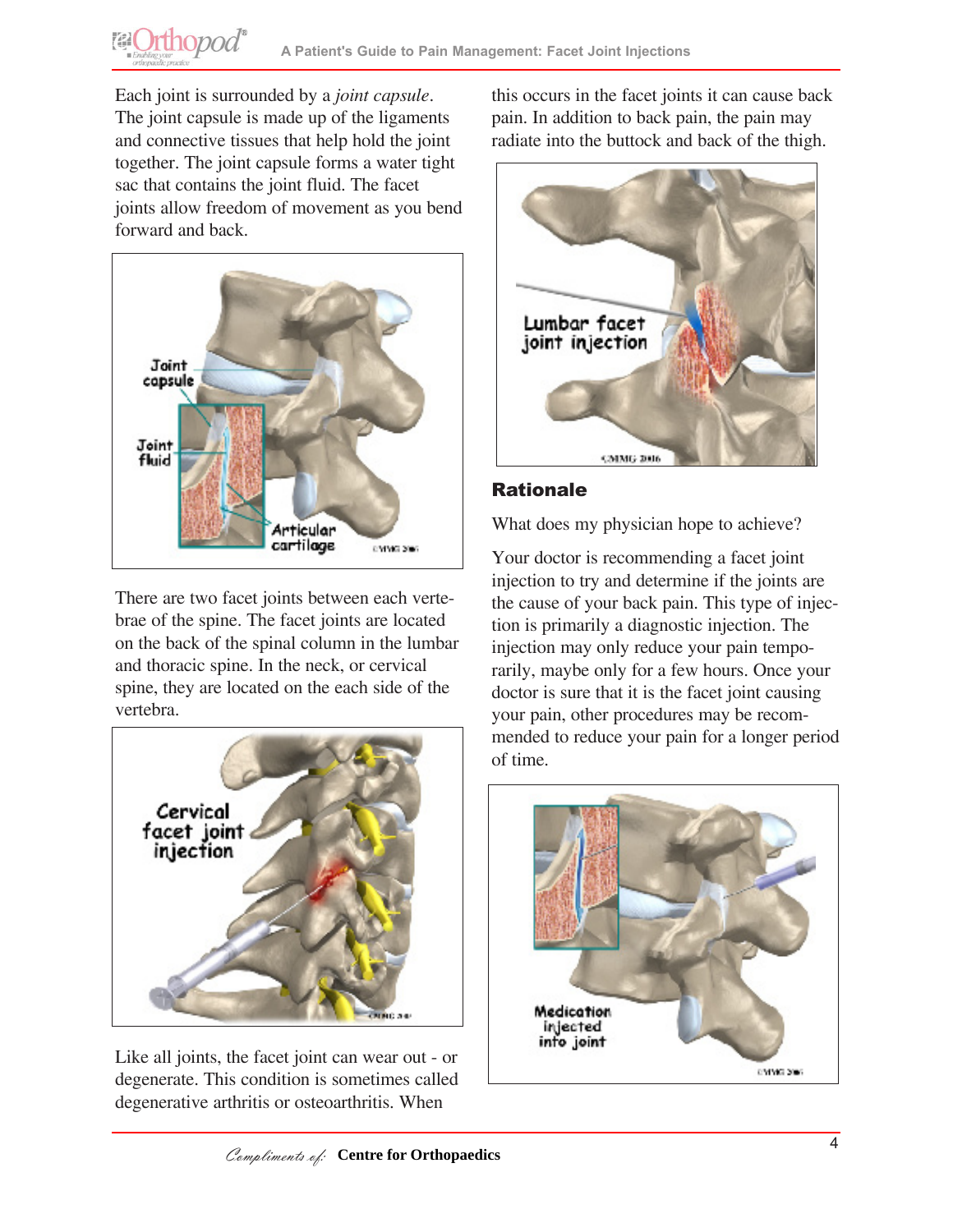During a facet joint injection, the medications that are normally injected include a local anesthetic and cortisone. The anesthetic medication, such as lidocaine or bupivicaine, is the same medication used to numb an area when you are having dental work or having a laceration sutured. The medication causes temporary numbness lasting one hour to six hours, depending on which type of anesthetic is used.

**@Orthopod®** 



Cortisone is an extremely powerful antiinflammatory medication. When this medication is injected into a painful, inflamed joint, it can reduce the inflammation and swelling. Reducing the inflammation reduces pain. If cortisone is also injected into the joint at the same time, you may get several weeks of relief from your pain. This can allow you to get started in a physical therapy program, strengthen the muscles, and begin normal movement again. When the cortisone wears off, the pain may not return.

#### **Preparations**

How will I prepare for the procedure?

To prepare for the procedure your doctor may tell you to remain "NPO" for a certain amount of time before the procedure. This means that you should not eat or drink anything for the specified amount of time before your procedure. This means no water, no coffee, no tea - not anything. You may receive special instructions to take your usual medications with a small amount of water. Check with your doctor if you are unsure what to do.

You may be instructed to discontinue certain medications that affect the clotting of your blood several days before the injection. This reduces the risk of excessive bleeding during and after the injection. These medications may include the common Non-Steroidal Anti-Inflammatory Drugs (NSAIDs) such as aspirin, ibuprofen, naproxen, and many other medications that are commonly used to treat arthritis. If you are taking any type of blood thinning medication you should let your doctor know. You will most likely need to have this medication regulated or temporarily discontinued prior to the injection. Your doctor will need to determine if it is safe to discontinue these medications in order to have the injection.

You may need to arrange to have transportation both to and from the location where you will undergo the injection. Wear loose fitting clothing that is easy to take off and put on. You may wish to take a shower the morning of the procedure, using a bactericidal soap to reduce chances of infection. Do not wear jewelry or any type of scented oils or lotions.

## Procedure

What happens during the procedure?

When you are ready to have the injection, you will be taken into the procedure area and an IV will be started. The IV allows the nurse or doctor to give you any medications that may be needed during the procedure. The IV is for your safety because it allows very rapid response if you have a problem during the procedure, such as an allergic reaction to any of the medications injected. If you are in pain or anxious, you may also be given medications through the IV for sedation during the procedure.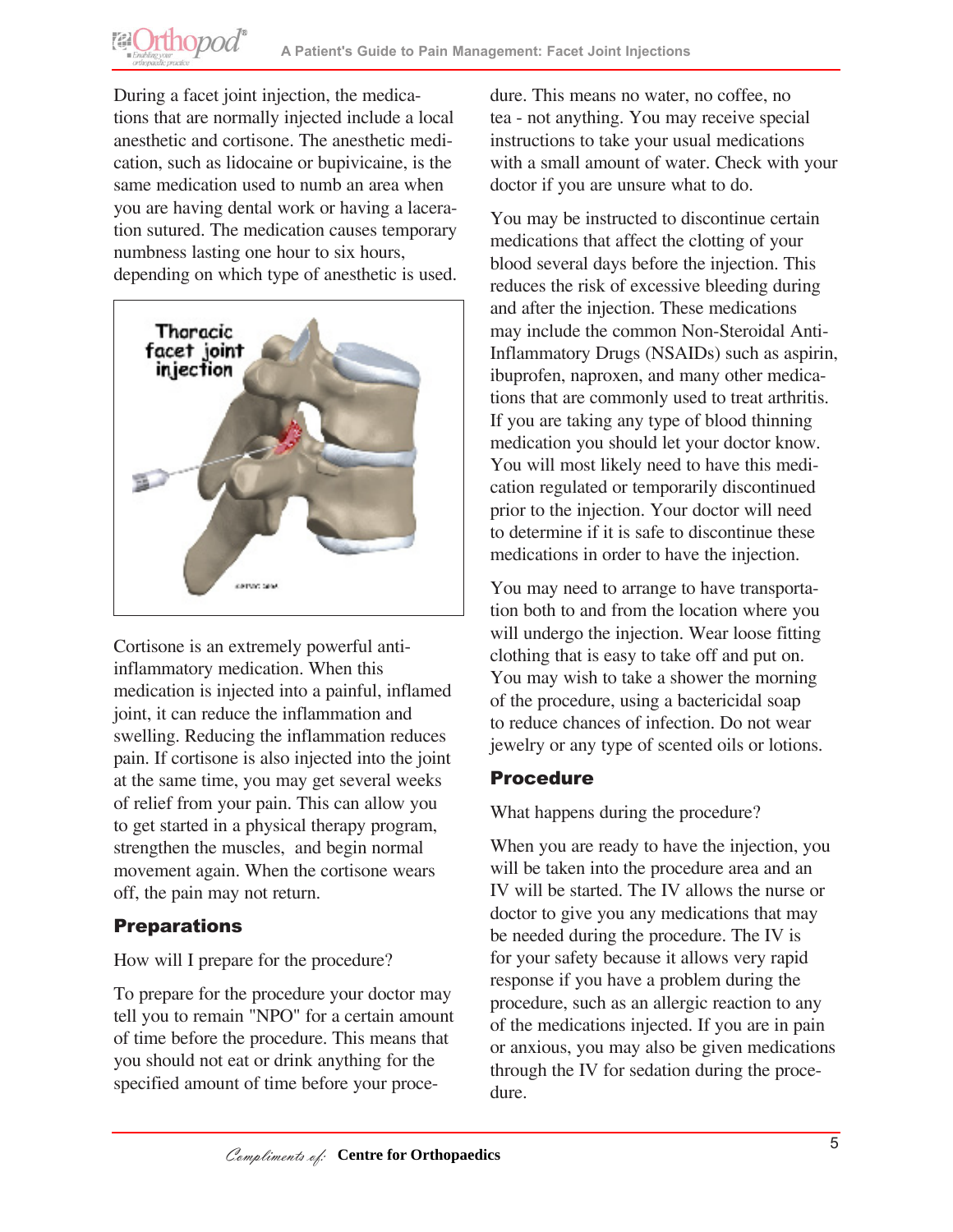



Most injection procedures today are done with the help of *fluoroscopic* guidance. The *fluoroscope* is an x-ray machine that allows the doctor to actually see an x-ray image while doing the procedure. This allows the doctor to watch where the needle goes as it is inserted. This makes the injection much safer and much more accurate. Once the needle is in the right location, a small amount of radiographic dye is injected. This liquid dye shows up on the x-ray image and the doctor can watch where it goes. The medication used for the injection will go in the same place, so the doctor wants to make sure that the medication will go to the right place to do the most good. Once the correct position is confirmed, the medication is injected and the needle is removed.

You will then be taken out of the procedure room to the recovery area. You will remain in the recovery area until the nurse is sure that you are stable and do not have any allergic reaction to the medications. The anesthetic may cause some temporary numbness and weakness. You will be free to go when these symptoms have resolved.

#### Complications

What might go wrong?

There are several complications that may occur during or after the facet joint injection. Injection procedures are safe and unlikely to result in a complication, but no procedure is 100% foolproof. This document doesn't provide a complete list of the possible complications, but it does highlight some of the most common problems. Complications are uncommon, but you should know what to watch for if they occur.

#### Allergic Reaction

Like most procedures where medications are injected, there is always a risk of allergic reaction. The medications that are commonly injected include lidocaine, bupivicaine, radiographic dye, and cortisone. Allergic reactions can be as simple as developing hives or a rash. They can also be life threatening and restrict breathing. Most allergic reactions will happen immediately while you are in the procedure room so that help is available immediately. Most reactions are treated and cause no permanent harm. You should alert your doctor if you have known allergies to any of these medications.

#### Infection

Several types of infections are possible complications of facet joint injections. Any time a needle is inserted through the skin, there is a possibility of infection. Before any injection is done, the skin is cleansed with a disinfectant and the health care provider doing the injection uses what is called *sterile technique*. This means that the needle and the area where the needle is inserted remains untouched by anything that is not sterile. The provider may also use sterile gloves.

Infections can occur just underneath the skin, in a muscle, or in the facet joint. You should watch for signs of increasing redness, swelling, pain, and fever. Almost all infections will need to be treated with antibiotics. If an abscess forms, then a surgical procedure may be necessary to drain the pus in the abscess. Antibiotics will also be necessary to treat the infection.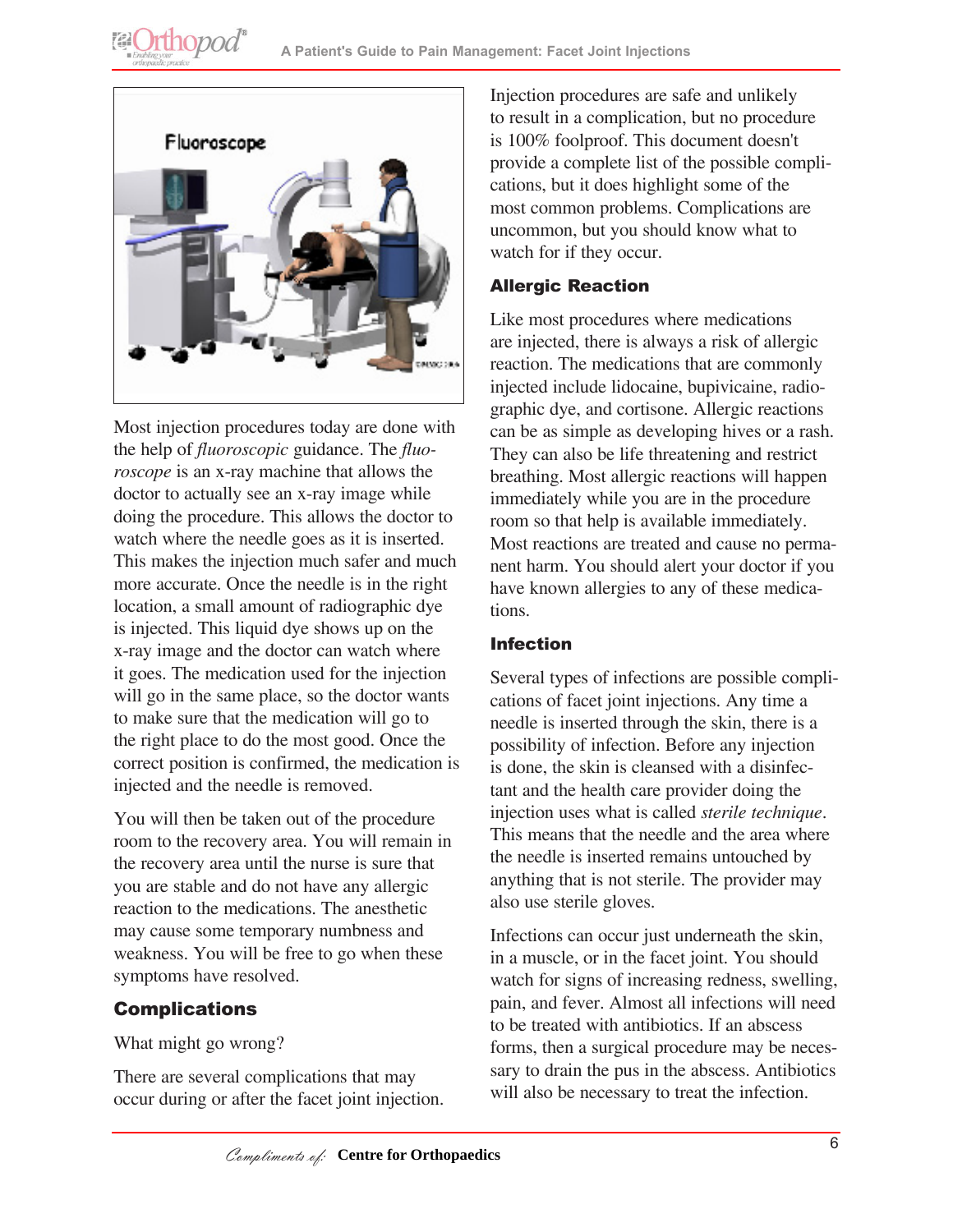

#### Nerve Damage

Many pain injections are done close to nerves. The facet joint injection is one of the safest spinal injections because the needle is usually not near the spinal nerves, but the needle used to do the injection may accidentally hit a nerve. This can cause damage to the nerve and result in increased pain. Numbness and weakness may also result. Nerves that have been punctured with a needle will usually recover and do not require any additional surgical procedures.

#### Increased Pain

Not all injections work as expected. Sometimes, injections cause more pain. This may be due to increased spasm in the muscles around the injection. The increased pain is usually temporary, lasting a few hours or a few days. Once the medication has a chance to work, the injection may actually perform as expected and reduce your pain. Increased pain that begins several days after the injection may be a sign of infection. You should alert your doctor if this occurs.

#### After Care

What happens after the procedure?

You will be able to go home soon after the procedure, probably within one hour. If all went as planned, you probably won't have any restrictions on activity or diet.

Most doctors will arrange a follow-up appointment, or phone consult, within one or two weeks after the injection to see how you are doing and what effect the procedure had on your symptoms. Your doctor will be interested in how much the pain is reduced while the anesthetic (numbing medication) is working. You may be given a pain diary to record what you feel for the next several hours. This is important for making decisions, so keep track of your pain.

One question that always comes up is: How many injections are safe to have? There is no definite answer to that question. Most doctors would recommend that you limit the number of injections to three to five per year. The reason for this limit has to do with how much cortisone is safe to put in your body. Cortisone has bad side effects when you take the medication often, either as a pill or as an injection. These side effects are why doctors do not like to do these injections more often than necessary.

And remember, these injections are not a cure for your pain; they are only a part of your overall pain management plan. You will still need to continue working with the other recommendations from your pain management team.